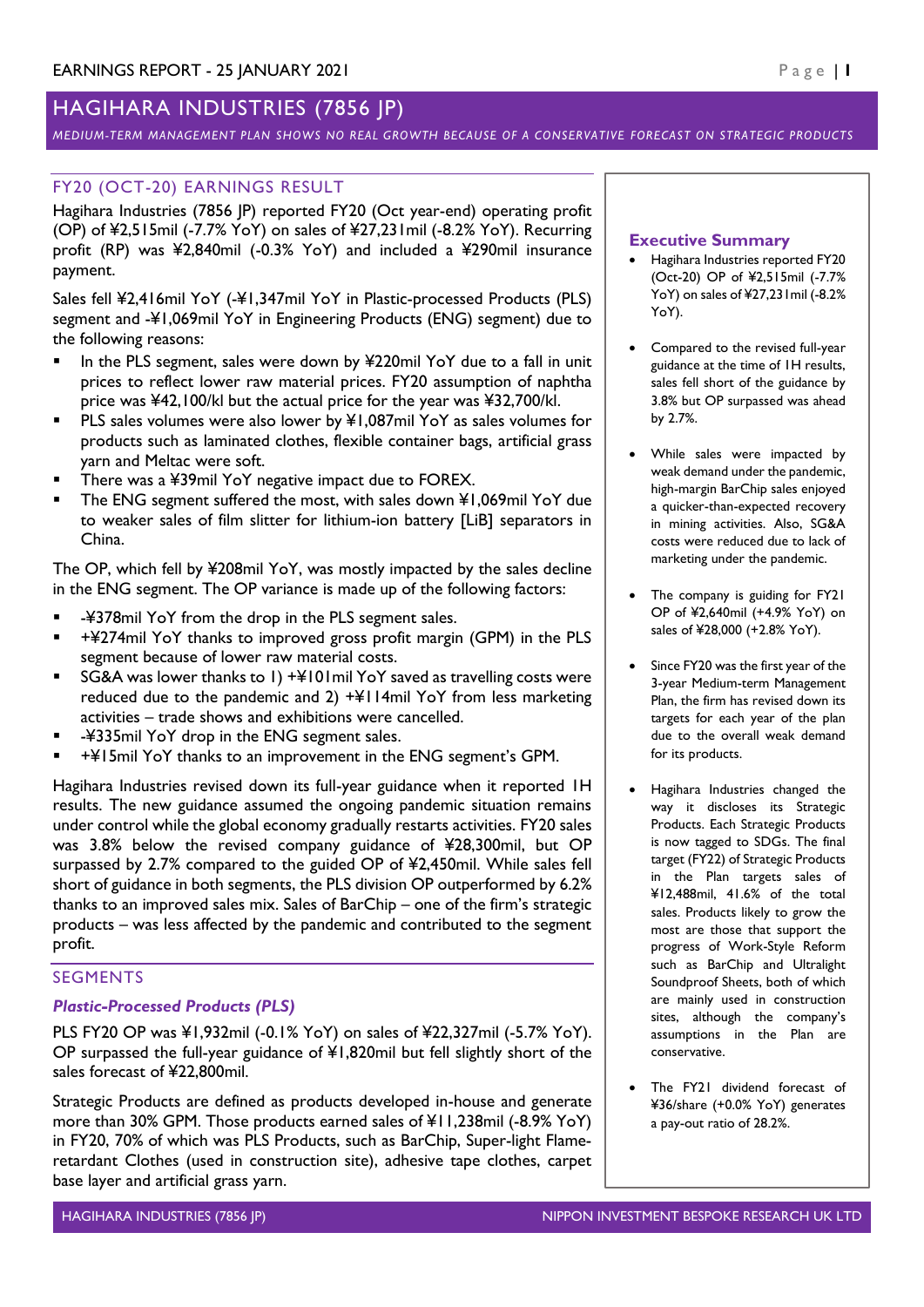#### **EARNINGS REPORT - 25 JANUARY 2021 Page | 2**

BarChip, a concrete reinforcing material, comprised more than 30% of Strategic Products sales, hence its sales trend is an important indicator for overall earnings. FY20 BarChip sales was ¥3,429mil (+3.6% YoY), while the total sales of Strategic Products fell 8.9% YoY to ¥11,238mil.

FY20 sales of BarChip slightly fell short of the company's growth estimate. However, its sales was less impacted by the pandemic than expected thanks mainly to the below two reasons:

1. Rapidly recovering mining activity in Australia.

Sales of BarChip tends to correlate with global mining activity as the product is often used as a reinforcing material in concrete structures such as walls and tunnels at mines. It is lightweight and safe to be mixed with concrete and sprayed directly onto surfaces without causing a risk for the concrete structure to fall – unlike a method that uses steel fibres. Globally, mining activities were temporarily suspended during the first wave of COVID-19. In South America, most mines are still closed, while those in China have been gradually reopening. The rapid recovery in Australia was not expected when Hagihara Industries revised down its full-year FY20 forecast with the release of 1H results. FY20 overseas sales of BarChip rose +3.5% YoY to ¥2,709mil.

2. Increase in applications of BarChip in various concrete structures.

Domestic sales of BarChip also grew, +3.8% YoY. The concrete reinforcement process using BarChip requires much less time and manpower compared to a method that uses steel bars. It is widely used in concrete floors, such as in warehouses, in Japan. Recently, BarChip has been deployed for a bridge repair in Takayama City, Gifu.

### *Engineering Products (ENG)*

ENG segment OP dropped 26.1% YoY to ¥582mil on sales of ¥4,904mil (-17.9% YoY). However, the final stage of sales, such as installation and inspection, were postponed due to restricted travel under COVID, with sales of the firm's core products, such as film slitters and screen changers, also affected. While Hagihara Industries reckons that the sales of film slitters for LiB separators in China peaked out in FY19, it managed to capture new sources of demand, such as laminating equipment for large LCD panels and high-filtration type screen changers.



*Source: Hagihara Industries' FY20 results presentation*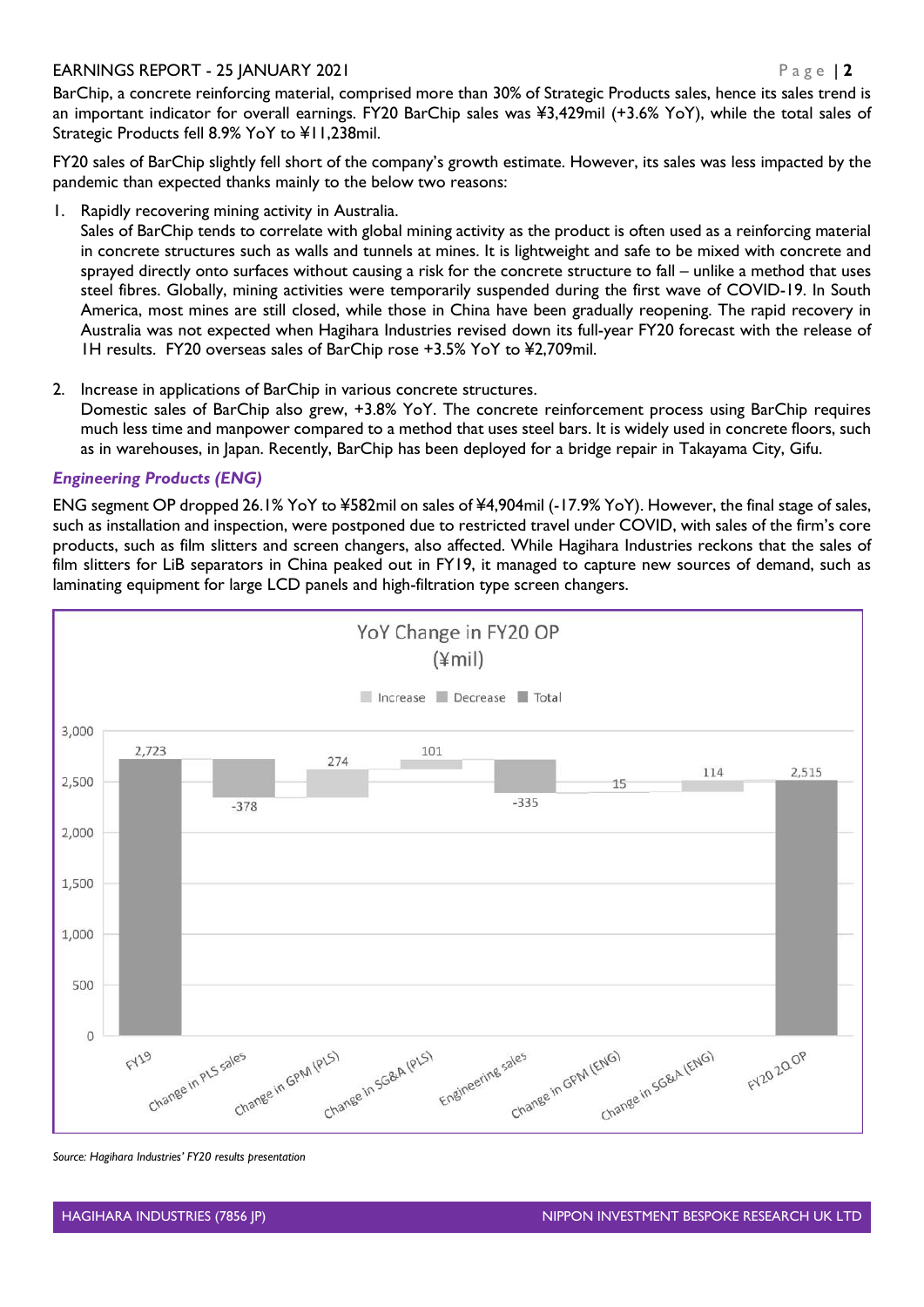### EARNINGS REPORT - 25 JANUARY 2021 P a g e | **3**

| <b>Segment Sales and OP</b>                                                      |        |           |                 |        |                |           |           |               |                |  |  |
|----------------------------------------------------------------------------------|--------|-----------|-----------------|--------|----------------|-----------|-----------|---------------|----------------|--|--|
| (¥mil / Oct year-end)                                                            |        | FY19      |                 |        | <b>FY20CE</b>  |           |           |               |                |  |  |
|                                                                                  | тн     | <b>FY</b> | YoY (%)         | TH.    | <b>YoY</b> (%) | <b>FY</b> | <b>CE</b> | vs. CE $(\%)$ | <b>YoY</b> (%) |  |  |
| Plastic-processed Products Segment                                               | 11,838 | 23,674    | 13.5            | 11,589 | $-2.1$         | 22,327    | 22,800    | $-2.1$        | $-5.7$         |  |  |
| Sheet and construction materials                                                 | 3,044  | 6,281     | 1.6             | 2,917  | $-4.2$         | n/a       | 5,304     | n/a           | n/a            |  |  |
| Industrial materials                                                             | 5,095  | 10,038    | 6.8             | 5,148  | 1.0            | n/a       | 10,594    | n/a           | n/a            |  |  |
| Living materials                                                                 | 3,139  | 6,164     | 43.8            | 2,970  | $-5.4$         | n/a       | 6,130     | n/a           | n/a            |  |  |
| Other plastics                                                                   | 559    | 1,189     | 20.6            | 552    | $-1.2$         | n/a       | 771       | n/a           | n/a            |  |  |
| Segment OP                                                                       | 932    | 1,934     | 0.9             | 1,132  | 21.5           | 1,932     | 1,820     | 6.2           | $-0.1$         |  |  |
| Segment OPM (%)                                                                  | 7.9    | 8.2       | $-1.0PP$        | 9.8    | $+1.9pp$       | 8.7       | 8.0       | $+0.7$ PP     | $+0.5PP$       |  |  |
| <b>Engineering Products Segment</b>                                              | 2,949  | 5.973     | 6.6             | 2,560  | $-13.2$        | 4,904     | 5,500     | $-10.8$       | $-17.9$        |  |  |
| Segment OP                                                                       | 369    | 788       | 2.7             | 289    | $-21.7$        | 582       | 630       | $-7.6$        | $-26.1$        |  |  |
| Segment OPM (%)                                                                  | 12.5   | 13.2      | $-0.3PP$        | 11.3   | $-1.2PP$       | 11.9      | 11.5      | $+0.4$ PP     | $-1.3PP$       |  |  |
| <b>Total Sales</b>                                                               | 14,788 | 29,647    | 2.1             | 14,150 | $-4.3$         | 27,231    | 28,300    | $-3.8$        | $-8.2$         |  |  |
| <b>Total OP</b>                                                                  | 1,301  | 2,723     | $\mathsf{I}$ .4 | 1,421  | 9.2            | 2,515     | 2,450     | 2.7           | -7.7           |  |  |
| <b>OPM (%)</b>                                                                   | 8.8    | 9.2       | -1.0ppt         | 10.0   | $+1.2PP$       | 9.2       | 8.7       | $+0.5$ PP     | $+0.0$ PP      |  |  |
| Source: Nippon-IBR based on Hagihara Industries' FY20 earnings results materials |        |           |                 |        |                |           |           |               |                |  |  |

### FY21 OUTLOOK AND REVISION OF MEDIUM-TERM MANAGEMENT PLAN

Hagihara Industries is guiding for FY21 OP of ¥2,640mil (+4.9% YoY) on sales of ¥28,000mil (+2.8% YoY) based on the assumption that the naphtha price is ¥30,600/kl. Furthermore, the firm assumes that the global economy and demand for its products will likely remain weak during FY21 1H (Nov 20~Apr 21). Although management expects FY21 sales of BarChip is to be flat YoY, products which performed poorly during FY20, such as artificial grass yarn, carpet base layer clothes and flexible container bags, will likely remain weak. FY20 RP is estimated at 2,740mil (-3.5% YoY) because there will not be any insurance payment expected in FY21. Sales of Strategic Products is estimated at ¥11,671mil (+3.9% YoY, 41.7% of the total sales). The dividend payment is estimated at ¥36.00/share (+0.0% YoY), which makes the payout ratio of 28.2%.

The ongoing 3-year Medium-term Management Plan, UPGRADE For Next 60, was revised down as FY20 earnings fell short of the target under the Plan (RP of ¥3,000mil on sales of ¥31,000mil). The final year (FY22) target was revised from the original RP of ¥3,300mil on sales of ¥33,000mil (3-yr CAGR of +5% and +3.6%, respectively) to RP of ¥3,000mil (3-yr CAGR of 1.7%) on sales of ¥30,000mil (3-yr CAGR of +0.4%). Despite seeing an increase in Strategic Products sales, the Plan is conservative as it does not factor any growth ahead.

Although Hagihara Industries stopped disclosing sales breakdown of Strategic Products, the firm now categorises each strategic product with different Sustainable Development Goals [SDGs]. In the final year of the plan, the firm aims to earn total of ¥12,488mil from sales of Strategic Products (3-yr CAGR +0.4%). Although products most likely to show growth will be ones that contribute to work-style reform such as BarChip and Super-light Soundproof Sheet, the current medium-term management plan does not expect much growth in those products. Instead, the plan includes some earnings contribution from new products made by zero-order emission technology Laysys (FY22 sales of ¥600mil).

Furthermore, one of the challenges during the Medium-term Management Plan is to establish a recycling value chain of Blue Sheet. The firm plans to establish a network of sheet collection stations. Hagihara Industries started a trial with a local home centre in Okayama which set up a collection point for Blue Sheet. Most of the imported blue sheets are not fit for recycling, therefore, the first process after collection will be to separate the recyclable sheets from others and to wash them. However, it is still premature to include any investment in and earnings contribution from a recycling value chain to the medium-term forecast.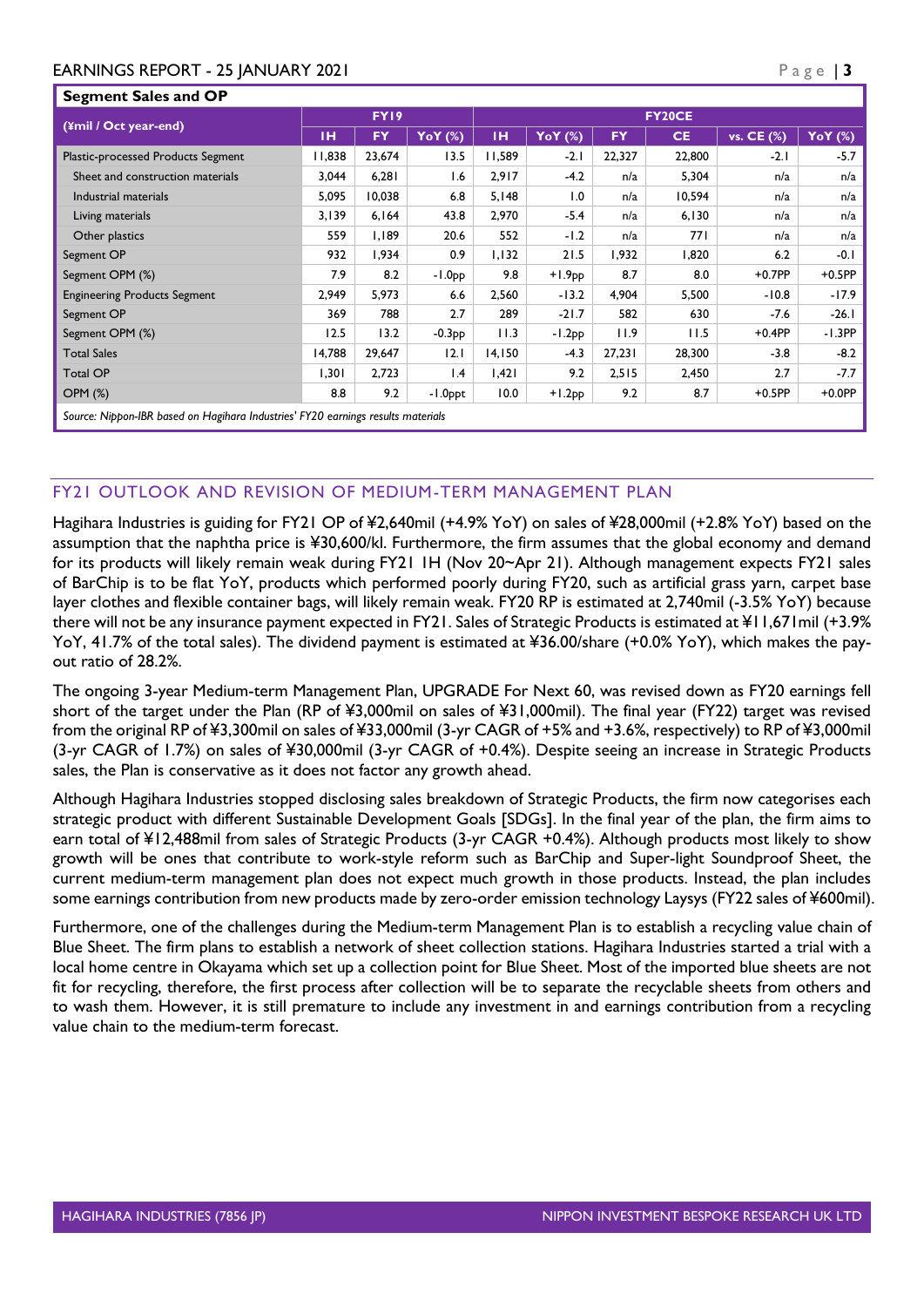| Hagihara Industries: Medium-term Management Plan                       |               |        |               |             |                |             |             |           |           |
|------------------------------------------------------------------------|---------------|--------|---------------|-------------|----------------|-------------|-------------|-----------|-----------|
| $(4$ mil /<br>Oct-<br>yr end)                                          | FY19          |        |               | <b>FY20</b> |                | <b>FY21</b> | <b>FY22</b> |           |           |
|                                                                        | <b>Actual</b> | CE.    | <b>Actual</b> | vs. CE (%)  | <b>YoY</b> (%) | <b>CE</b>   | YoY (%)     | <b>CE</b> | $YoY(\%)$ |
| <b>Sales</b>                                                           | 29,647        | 28,300 | 27,231        | $-3.8$      | $-8.1$         | 28,000      | 2.8         | 30,000    | 7.I       |
| <b>PLS</b>                                                             | 23,674        | 22,800 | 22,327        | $-2.1$      | $-5.7$         | 22,500      | 0.8         | 24,425    | 8.6       |
| <b>ENG</b>                                                             | 5,973         | 5,500  | 4,904         | $-10.8$     | -17.9          | 5,500       | 12.2        | 5,575     | 1.4       |
| <b>OP</b>                                                              | 2,723         | 2,450  | 2,515         | 2.7         | $-7.7$         | 2,640       | 4.9         | 2,900     | 9.8       |
| <b>PLS</b>                                                             | 1,934         | 1,820  | 1,932         | 6.2         | $-0.1$         | 2,060       | 6.6         | 2,250     | 9.2       |
| <b>ENG</b>                                                             | 789           | 630    | 582           | $-7.6$      | $-26.2$        | 580         | $-0.3$      | 650       | 2.1       |
| <b>OPM (%)</b>                                                         | 9.2           | 8.7    | 9.2           | $+0.5pp$    | $+0.0PP$       | 9.4         | $+0.2PP$    | 9.7       | $+0.3PP$  |
| <b>PLS</b>                                                             | 8.2           | 8.0    | 8.7           | $+0.7PP$    | $+0.5$ pp      | 9.2         | $+0.5pp$    | 9.2       | $+0.0pp$  |
| <b>ENG</b>                                                             | 13.2          | 11.5   | 11.9          | $+0.4pp$    | $-1.3PP$       | 10.5        | $-1.4PP$    | 11.7      | $+1.2PP$  |
| <b>RP</b>                                                              | 2,850         | 2,730  | 2,840         | 4.0         | $-0.4$         | 2,740       | $-3.5$      | 3,000     | 9.5       |
| <b>RPM (%)</b>                                                         | 9.6           | 9.6    | 10.4          | $+0.8$ pp   | $+0.8$ pp      | 9.8         | $-0.6PP$    | 10.0      | $+0.2$ pp |
| Source: Nippon-IBR based on Hagihara Industries presentation materials |               |        |               |             |                |             |             |           |           |

| <b>Sales trend of Strategic Products</b>                                                     |             |       |                             |               |       |        |                |               |               |  |
|----------------------------------------------------------------------------------------------|-------------|-------|-----------------------------|---------------|-------|--------|----------------|---------------|---------------|--|
| (¥mil / Oct year-end)                                                                        | <b>FY19</b> |       | <b>FY20</b>                 | <b>FY2ICE</b> |       |        |                | <b>FY22CE</b> |               |  |
|                                                                                              | <b>FY</b>   | FY.   | $\mathsf{Yo}\mathsf{Y}(\%)$ | тн            | 2H    | FY.    | <b>YoY</b> (%) | FY,           | 3-yr CAGR (%) |  |
| Sales of Strategic Products                                                                  | 12,338      | 1,238 | $-8.9$                      | 5,755         | 5,916 | 11,671 | 3.9            | 12,488        | 0.4           |  |
| Incl. BarChip                                                                                | 3,311       | 3,429 | 3.6                         | n/a           | n/a   | n/a    | n/a            | n/a           | n/a           |  |
| Japan                                                                                        | 693         | 719   | 3.8                         | n/a           | n/a   | n/a    | n/a            | n/a           | n/a           |  |
| Overseas                                                                                     | 2.617       | 2.709 | 3.5                         | n/a           | n/a   | n/a    | n/a            | n/a           | n/a           |  |
| % of total sales                                                                             | 41.6        | 41.3  | $-0.3PP$                    | 41.2          | 42.1  | 41.7   | $+0.4pp$       | 41.6          | n/a           |  |
| Source: Hagihara Industries' FY19&20 earnings presentation and from interviews with the firm |             |       |                             |               |       |        |                |               |               |  |

## **Strategic Products and SDGs**

| <b>Products</b>                                         | <b>SGE Goal</b>                                 | <b>FY22 Sales Target</b><br>(¥mil, approx.) | <b>Solutions</b>                                                                                                          |  |  |  |
|---------------------------------------------------------|-------------------------------------------------|---------------------------------------------|---------------------------------------------------------------------------------------------------------------------------|--|--|--|
| Made-in-Japan Blue Sheet used in<br>disaster prevention | 13. Climate Action                              | 4,400                                       | Improve climate change adaptability by providing durable<br>products.                                                     |  |  |  |
| <b>Adhesive Tape Clothes</b>                            |                                                 |                                             |                                                                                                                           |  |  |  |
| Super-light Soundproof Sheet                            | 5. Gender Equality<br>8. Decent Work & Economic | 4,400                                       | Providing solutions to reform work styles                                                                                 |  |  |  |
| <b>BarChip</b>                                          | Growth                                          |                                             |                                                                                                                           |  |  |  |
| Blue Sheet branded by eco-mark                          | 12. Responsible Consumption                     | 380                                         | Providing solutions to promote plastic recycling                                                                          |  |  |  |
| <b>Plastic Recycling Machine</b>                        | and Production                                  |                                             |                                                                                                                           |  |  |  |
| <b>Film Slitter</b>                                     | 9. Industry, Innovation &<br>Infrastructure     | 3,600                                       | Contributing to industry and technology innovations by<br>providing solutions to an important process of<br>manufacturing |  |  |  |

*Source: Hagihara Industries*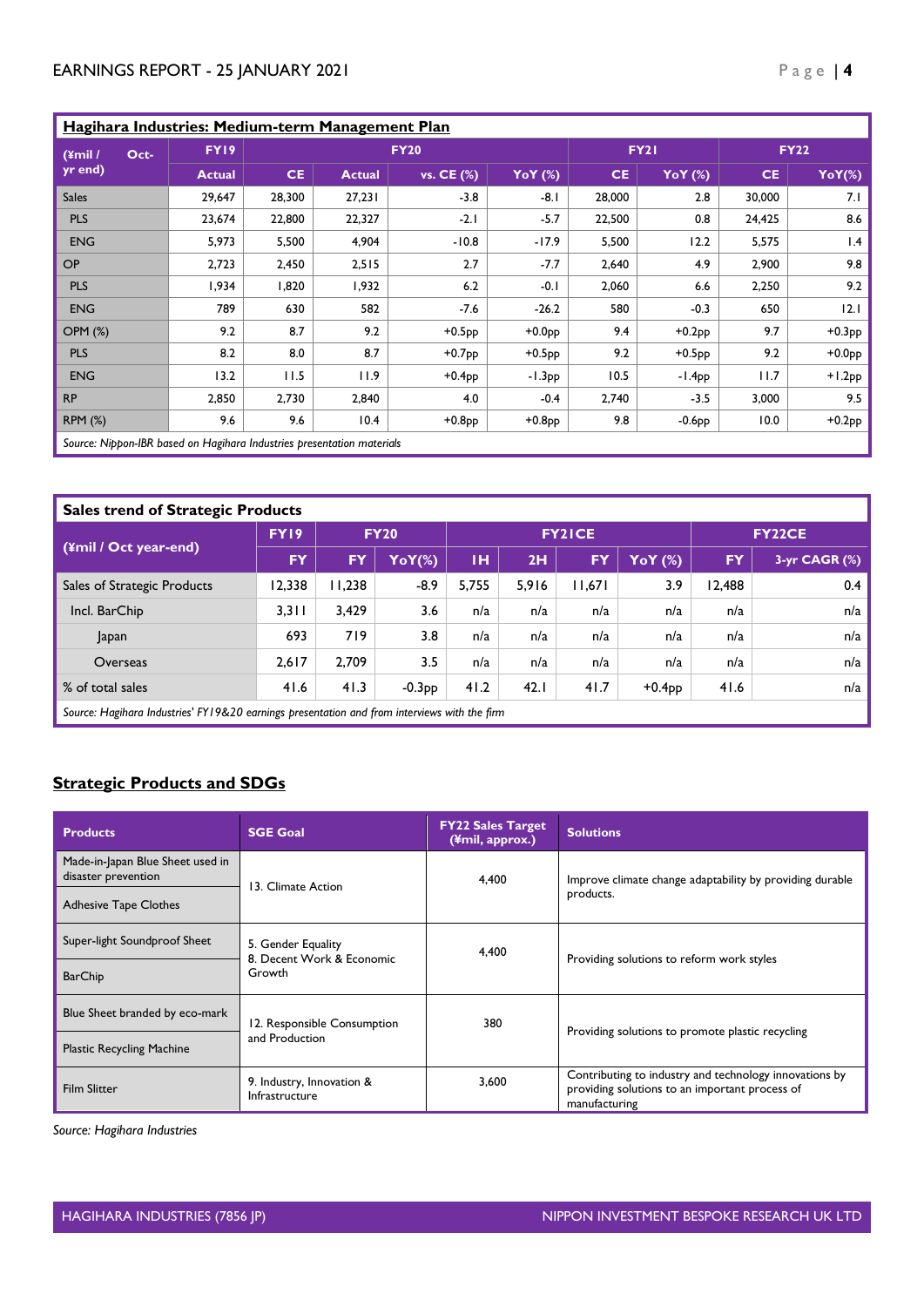# EARNINGS REPORT - 25 JANUARY 2021 **Page | 5**

#### **Hagihara Industries (7856 JP) : Financial Summary**

| $(\text{\textsterling} \text{mil})$           | FY16      | FY17      | FY18       | FY19       | <b>FY20</b> | FY21CE                   |
|-----------------------------------------------|-----------|-----------|------------|------------|-------------|--------------------------|
| <b>Sales</b>                                  | 22,485    | 23,238    | 26,457     | 29,647     | 27,231      | 28,000                   |
| <b>Operating Profit</b>                       | 2,548     | 2,721     | 2,685      | 2,723      | 2,515       | 2,640                    |
| <b>Recurring Profit</b>                       | 2,523     | 2,753     | 2,781      | 2,850      | 2,840       | 2,740                    |
| Net Profit                                    | 1,856     | 1,964     | 1,884      | 2,014      | 1,891       | 1,850                    |
| EPS (JPY)                                     | 256.64    |           | 130.27     | 139.23     | 130.75      | 124.18                   |
| Adjusted EPS (JPY)*                           |           |           |            |            |             |                          |
| Cash flow from operation (CFO)                | 3,904     | 2,535     | 2,009      | 3,604      | 3,315       | $\blacksquare$           |
| Cash flow from investment (CFI)               | $-1,320$  | $-848$    | $-3,341$   | $-1,801$   | $-670$      | $\mathbf{r}$             |
| Cash flow from finance (CFF)                  | $-739$    | $-326$    | $-837$     | $-407$     | $-1,228$    | $\blacksquare$           |
| Cash and cash equivalent                      | 4,923     | 6,317     | 4,167      | 5,556      | 6,940       | $\overline{\phantom{a}}$ |
| Free cash flow (FCF)                          | 2,584     | 1,687     | $-1,332$   | 1,803      |             | $\blacksquare$           |
| CFO per share (JPY)                           | 539.70    | 340.32    | 138.87     | 249.13     |             | $\blacksquare$           |
| FCF per share (JPY)                           | 357.22    | 226.48    | $-92.07$   | 124.63     |             | $\sim$                   |
| Total asset                                   | 24,874    | 27,114    | 31,789     | 32,572     | 32,800      | $\blacksquare$           |
| Liabilities                                   | 6,924     | 7,269     | 10,674     | 10,217     | 9,275       | $\blacksquare$           |
| Net asset                                     | 17,949    | 19,844    | 21,114     | 22,354     | 23,525      | $\blacksquare$           |
| Capital                                       | 1,778     | 1,778     | 1,778      | 1,778      | 1,778       | $\overline{\phantom{a}}$ |
| Shareholders' equity                          | 17,948    | 19,843    | 21,113     | 22,353     | 23,524      | $\blacksquare$           |
| BPS (IPY)                                     | 2,481.25  |           | 1,459.46   | 1,545.15   | 1,625.54    |                          |
| <b>OPM (%)</b>                                | 11.33     | 11.71     | 10.15      | 9.18       | 9.24        | 9.43                     |
| <b>ROE (%)</b>                                | 10.58     | 10.39     | 9.20       | 9.27       | 8.24        |                          |
| <b>ROA (%)</b>                                | 10.10     | 10.28     | 8.92       | 8.25       | 7.54        |                          |
| Shareholder equity ratio (%)                  | 72.16     | 73.18     | 66.42      | 68.63      | 71.72       | $\blacksquare$           |
| $D/E$ ratio $(\%)$                            | 38.58     | 36.63     | 50.56      | 45.71      | 39.43       | $\blacksquare$           |
| Total asset turnover (X)                      | 0.91      | 0.89      | 0.90       | 0.92       | 0.83        | $\blacksquare$           |
| Interest coverage $(x)$                       | 53.17     | 50.44     | 41.37      | 35.91      | 44.98       | $\blacksquare$           |
| Current ratio (%)                             | 289.63    | 294.79    | 219.74     | 226.45     | 264.96      | $\blacksquare$           |
| Interest-bearing debt                         | 1,051     | 966       | 2,856      | 2,866      | 2,151       | $\overline{\phantom{a}}$ |
| <b>EBIT</b>                                   | 2,571     | 2,807     | 2,846      | 2,926      | ÷,          | $\blacksquare$           |
| EBIT Margin (%)                               | 11.43     | 12.08     | 10.76      | 9.87       |             | $\blacksquare$           |
| <b>EBITDA</b>                                 | 3,459     | 3,704     | 3,900      | 4,123      | 4,106       |                          |
| EBITDA margin (%)                             | 15.38     | 15.94     | 14.74      | 13.91      | 15.08       |                          |
| Dividend (JPY)                                | 60.00     | 64.00     | 32.00      | 34.00      | 36.00       | 36.00                    |
| Total dividend payment from retained earnings | 434       | 462       | 462        | 491        | 523         | 523                      |
| Dividend pay-out ratio (%)                    | 23.40     | 23.60     | 24.60      | 24.40      | 27.50       | 28.99                    |
| DOE (%)                                       | 2.50      | 2.30      | 2.30       | 2.20       | 2.20        | 2.20                     |
| Shares outstanding (shares)                   | 7,448,800 | 7,448,800 | 14,897,600 | 14,897,600 | 14,897,600  | 14,897,600               |
| Treasury (shares)                             | 215,132   | 215,440   | 430,980    | 431,013    | 426,213     | 426,213                  |

*Source: Nikkei Value Search*